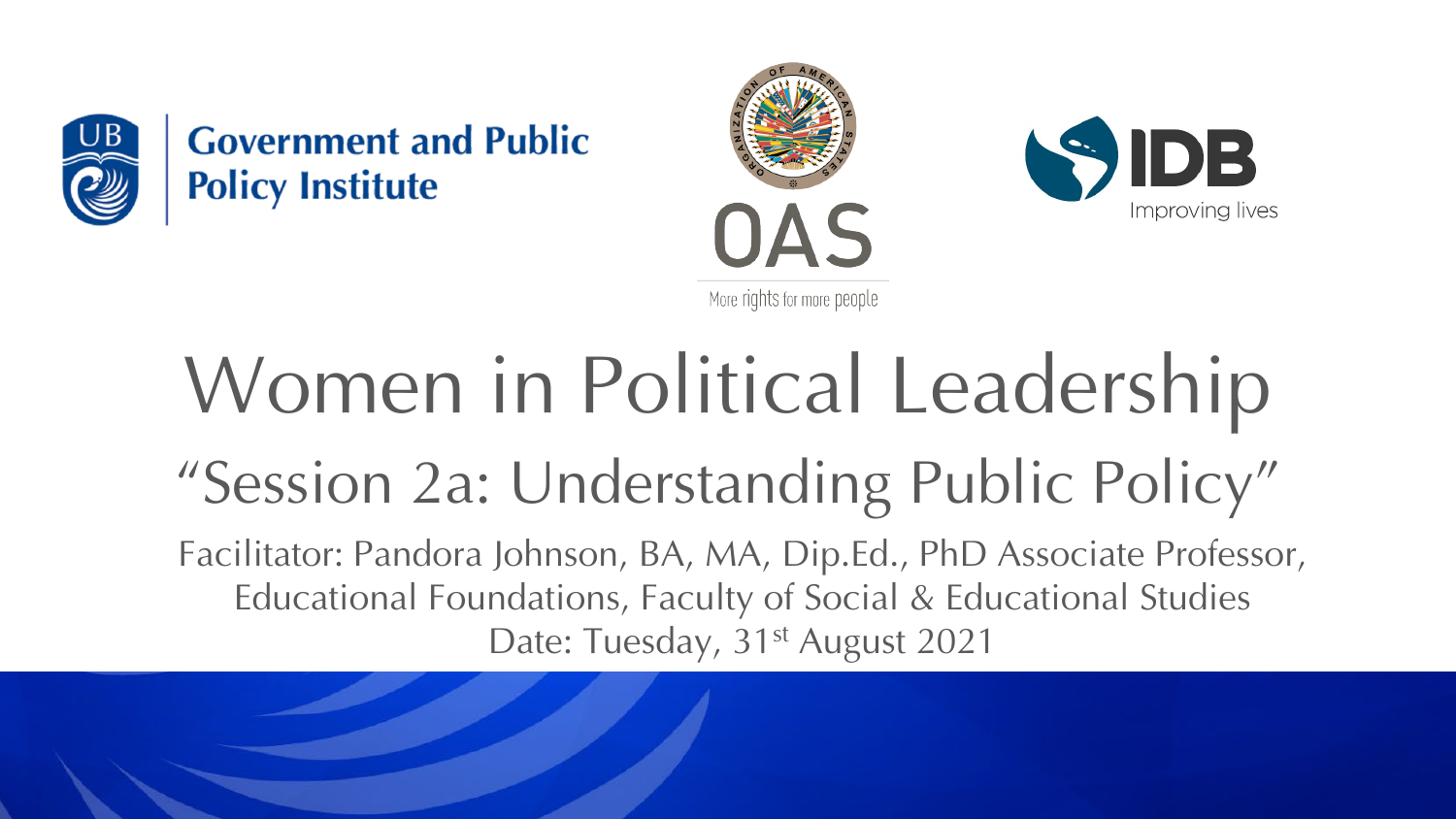Understanding Public Policy: Learning Outcomes

By the end of this discussion you should be able to:

- Define public policy
- Discuss the Importance of public policy
- Define the Role of Government in formulating public policy
- Outline the structure of the Bahamian Political System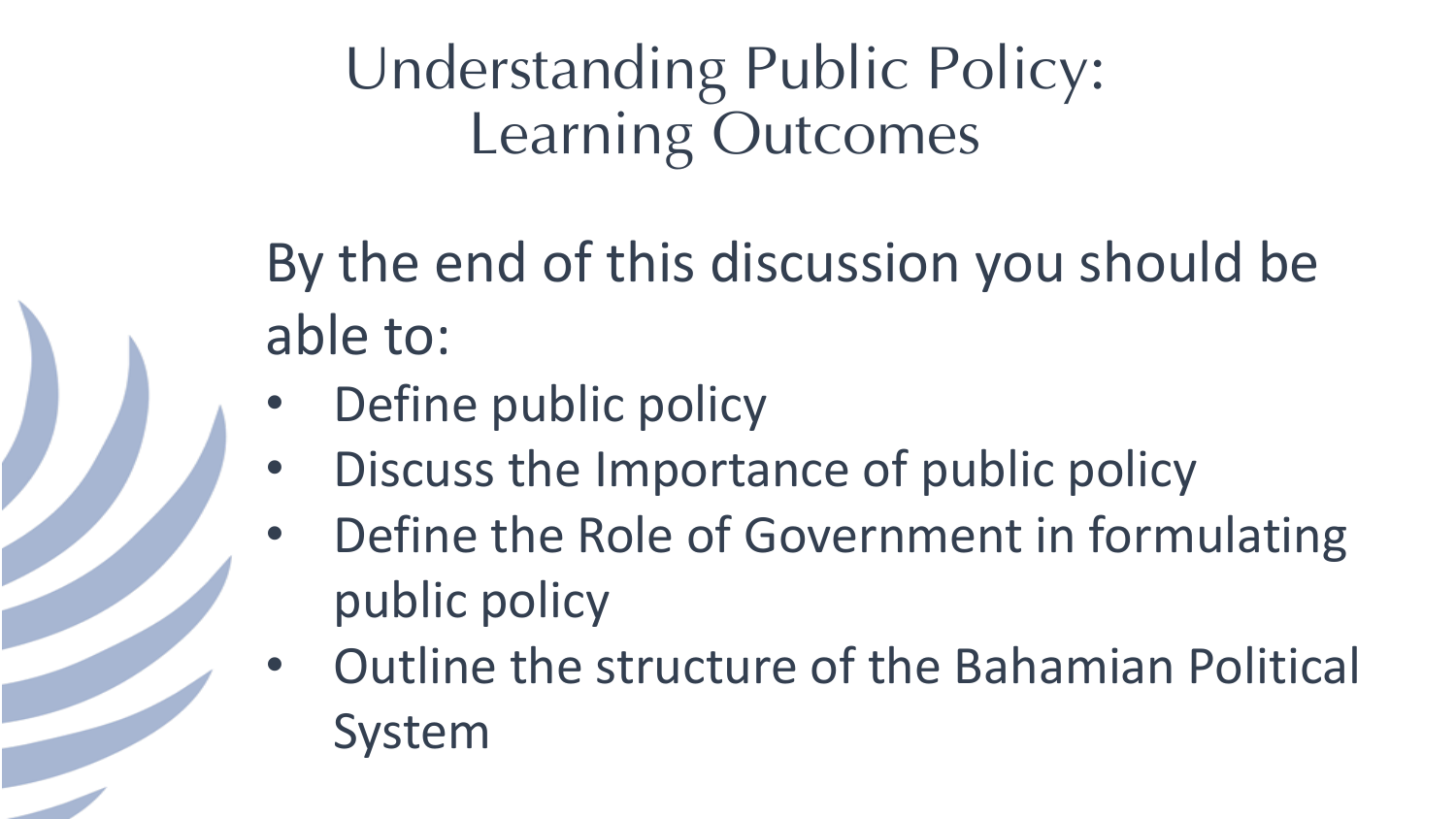### What is Public Policy?

- *Public policy can be generally defined as a system of laws, regulatory measures, courses of action, and funding priorities concerning a given topic promulgated by a governmental entity or its representatives (*Dean G. Kilpatrick, in Definitions of Public Policy and the Law, at https://mainweb[v.musc.edu/vawprevention/policy/definition.shtml](https://mainweb-v.musc.edu/vawprevention/policy/definition.shtml)*)*
- *Policy making is an activity intended to achieve the purposes of elected politicians in government (*Policy Profession – Skills and Knowledge Framework, UK Civil Service Learning, at [https://civilservicelearning.civilservice.gov.uk/sites/default/files/po](https://civilservicelearning.civilservice.gov.uk/sites/default/files/policy_profession_skills_and_knowledge_framework_jan2013web.pdf) licy profession skills and knowledge framework jan2013web.pdf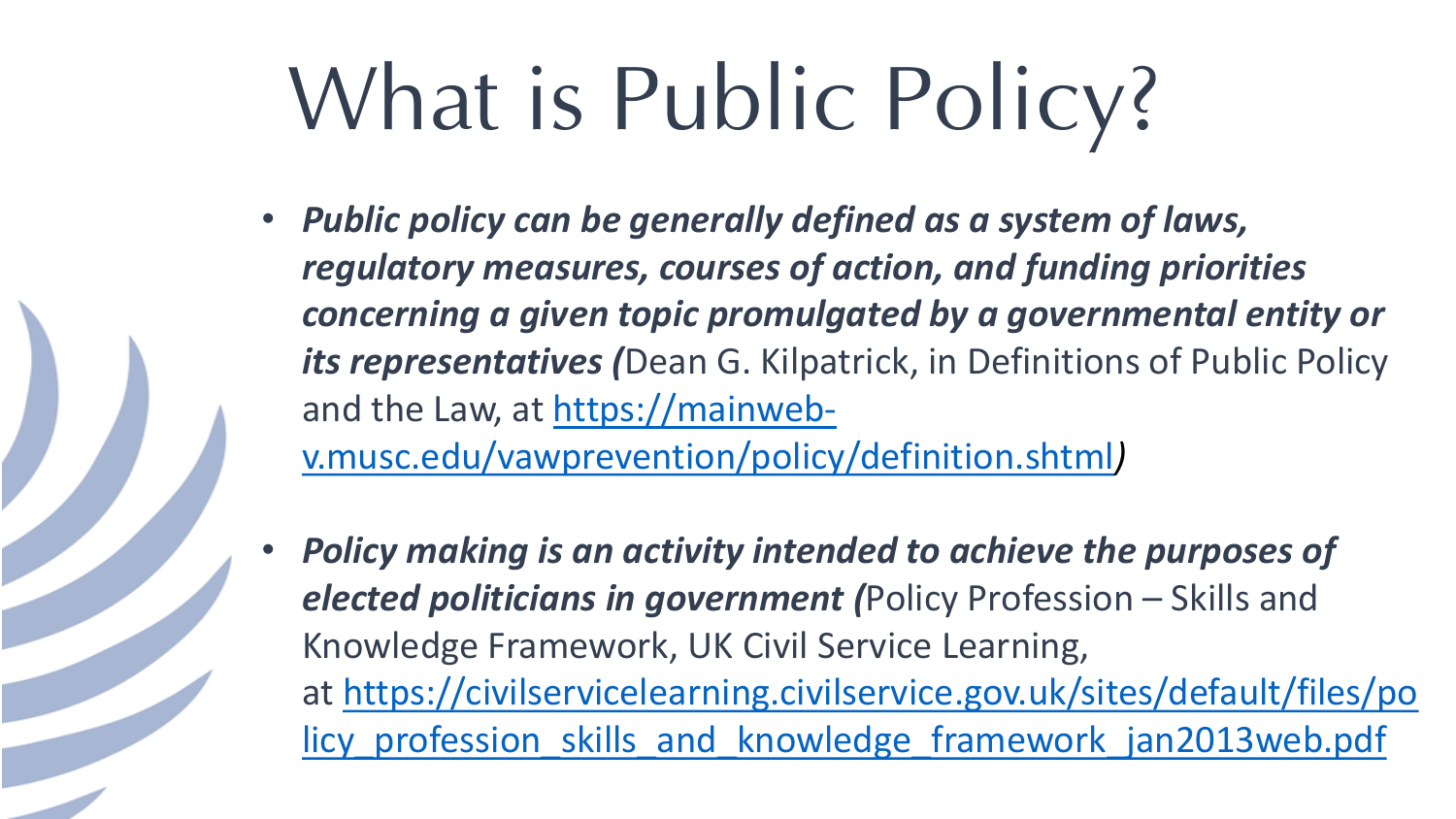### The Nature of Public Policy

- Public Policy
	- Laws, regulations, actions
- Characteristics of public policy
	- The policy impetus
	- Values
	- Advocacy
- The distinction between policy and public policy <https://youtu.be/2AZWk9DCaho>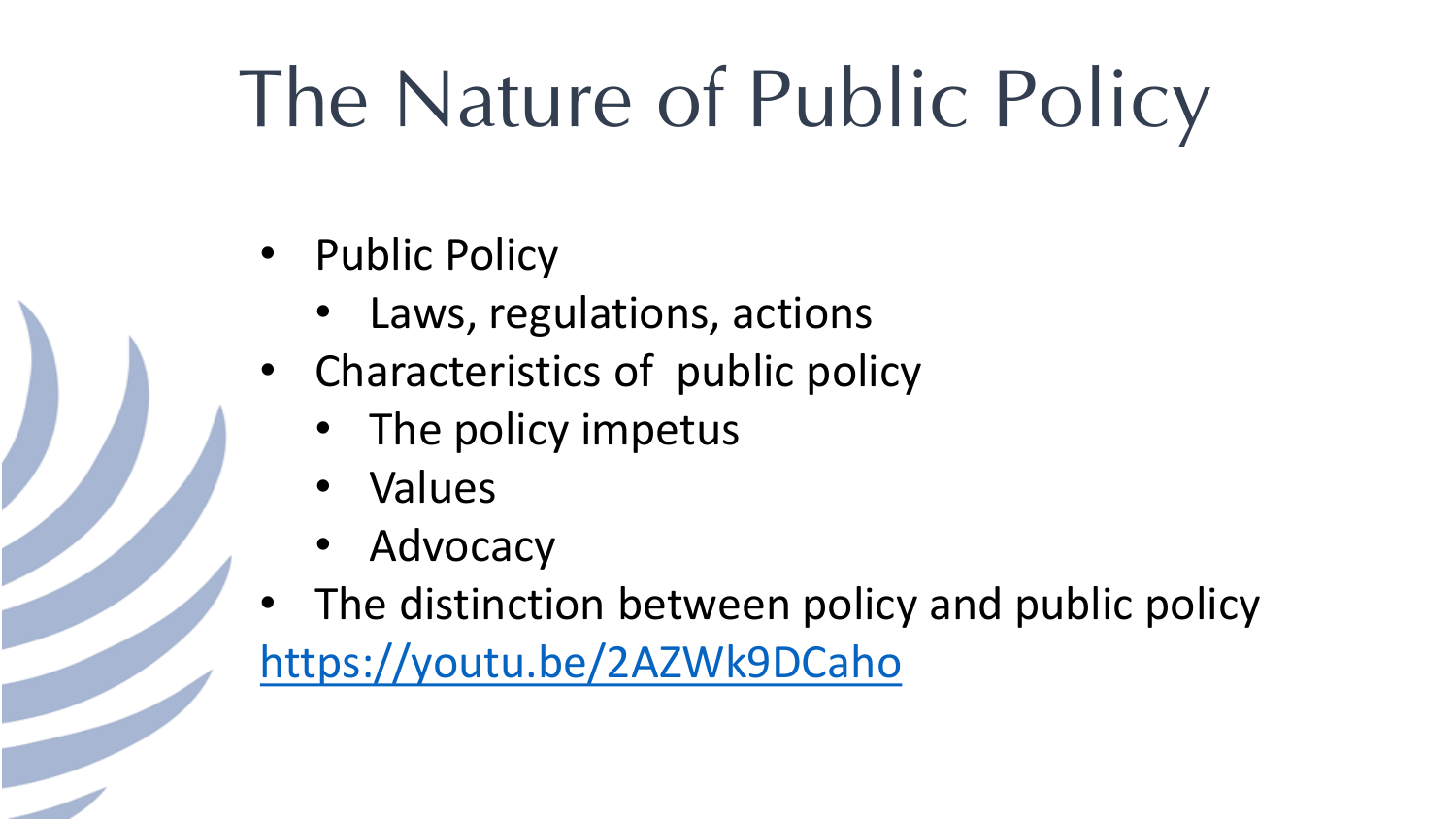### The Importance of Public Policy

Through public policies, governments shape the lives of their citizens

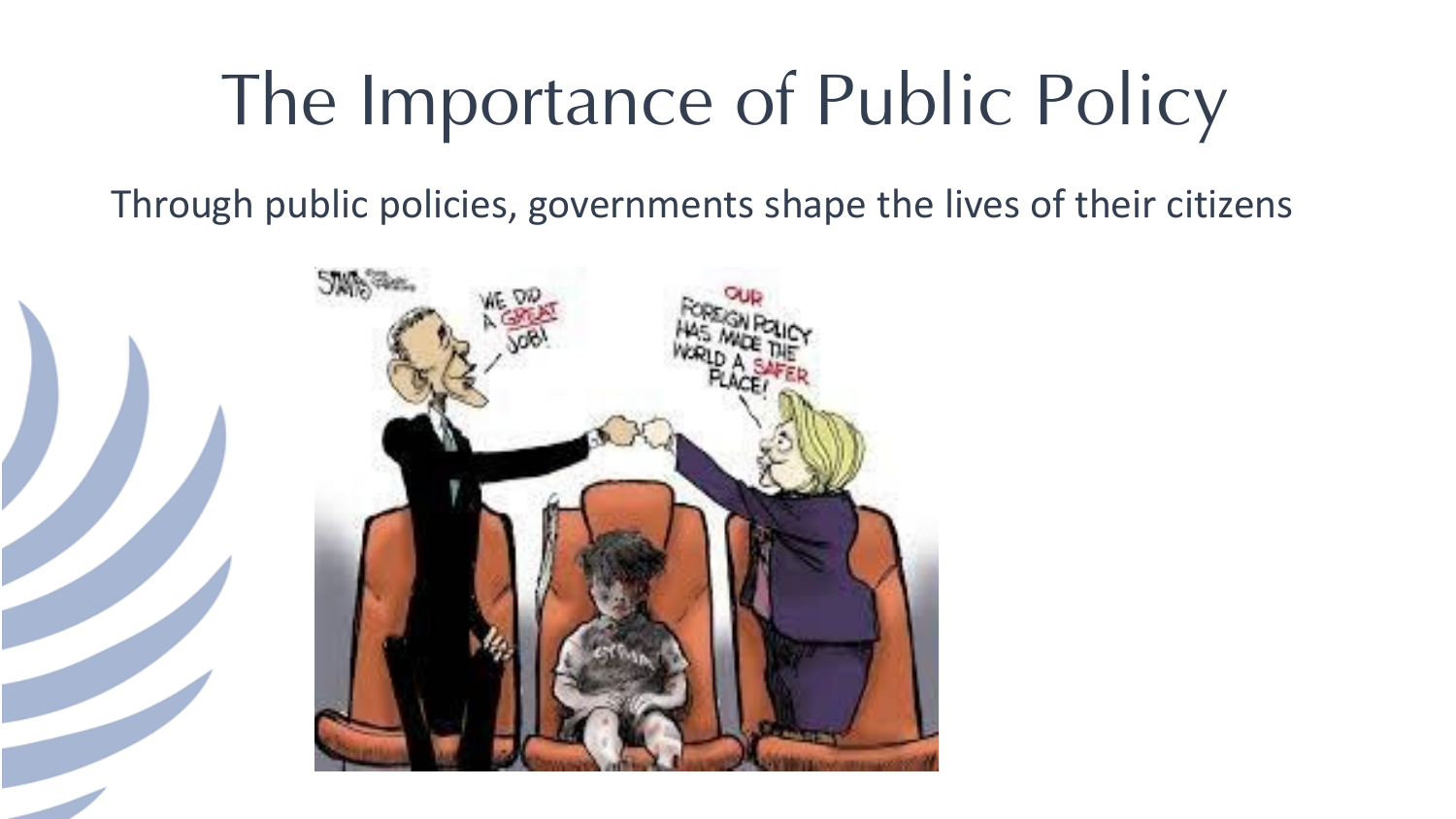

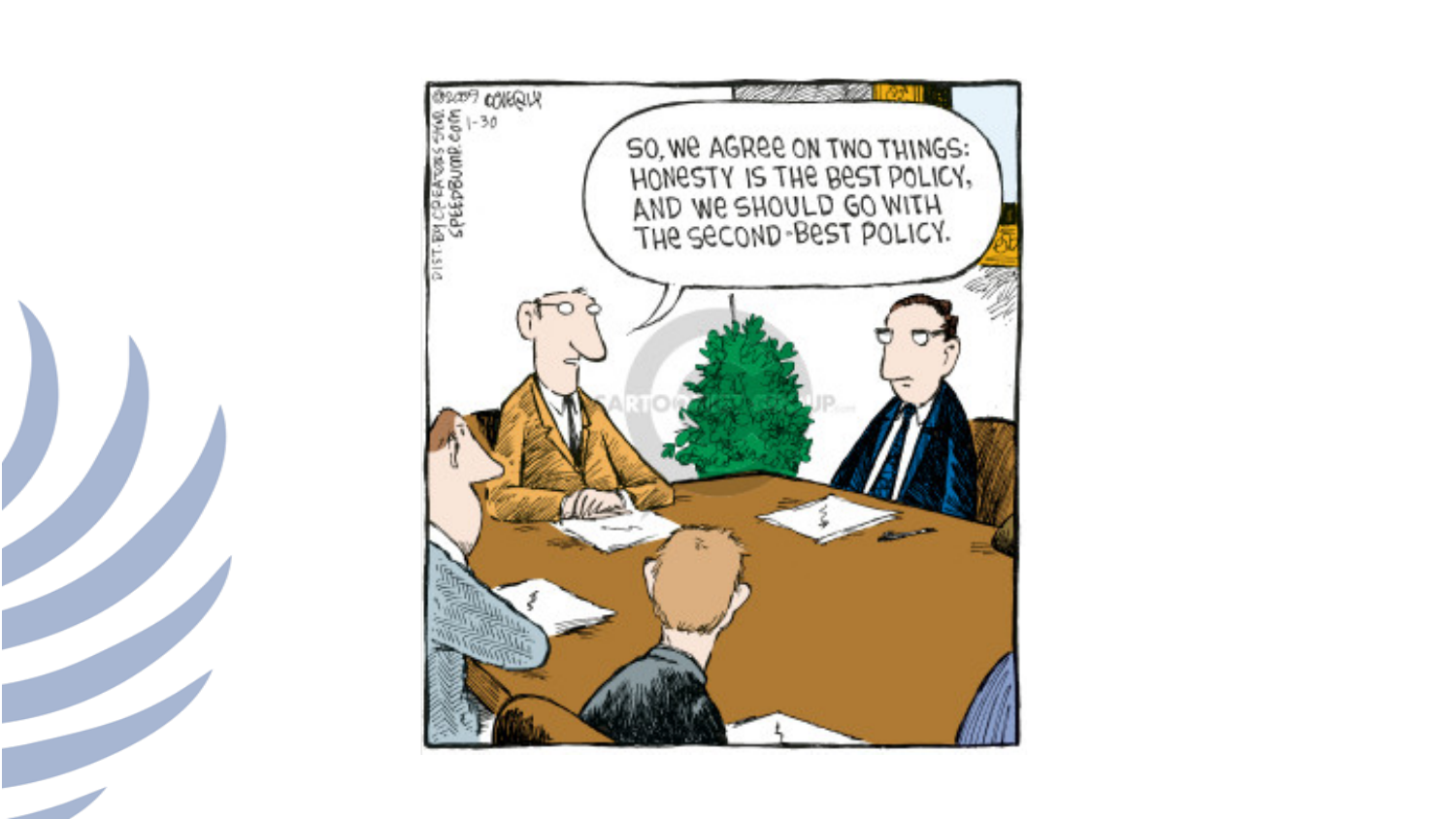#### The Parliament of The Bahamas

In order to understand the policy process it is necessary to understand the structure of the Government.

- Structure: The Westminster Model
- Nature: Bicameral Legislature
- Three entities: Sovereign, Senate, House of Assembly.
- Composition of the House of Assembly
- Composition of the Senate
- Appointment of Senators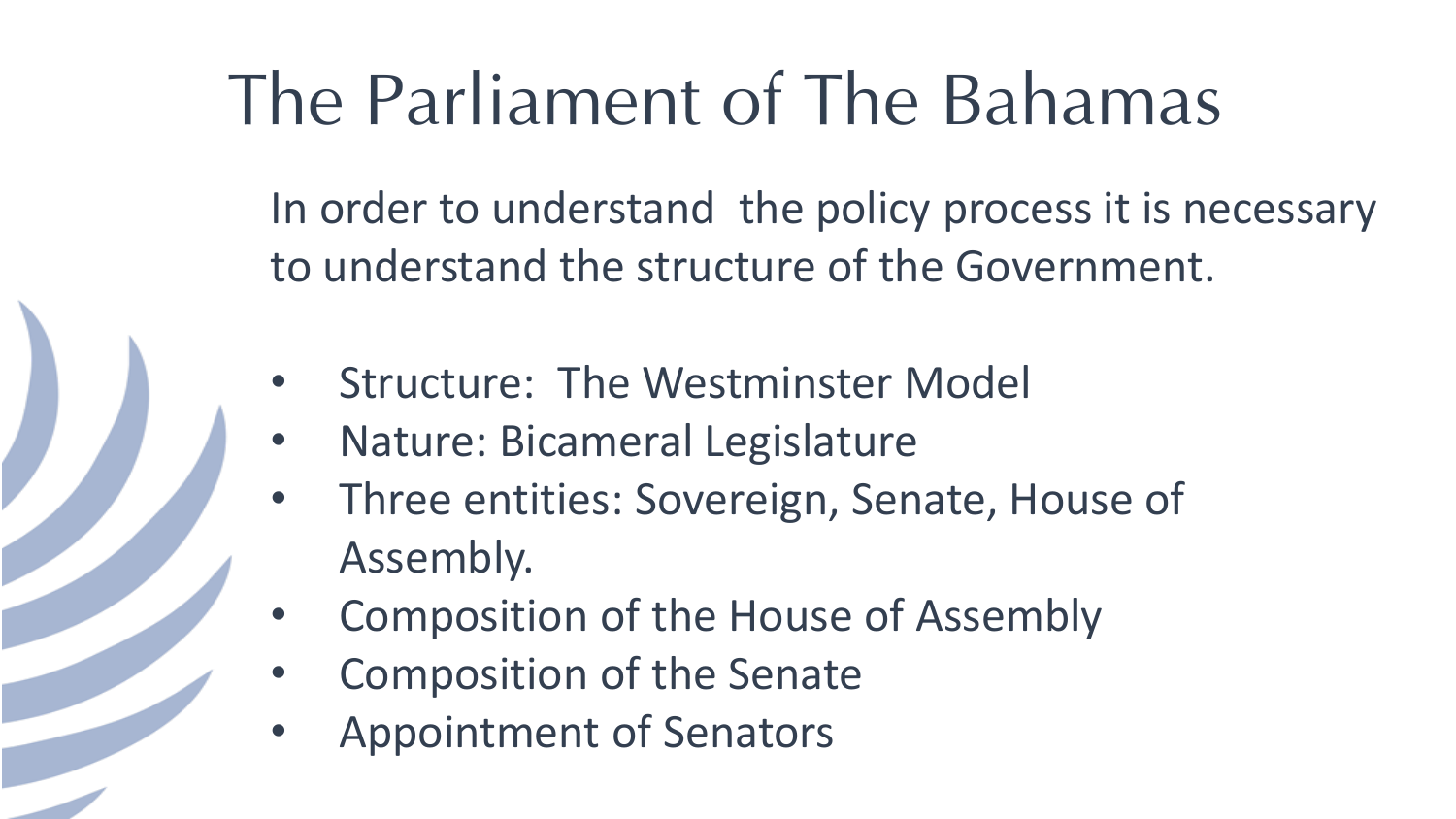#### The Branches of Government

#### Not unlike many countries in the western world, there are 3 branches of Government

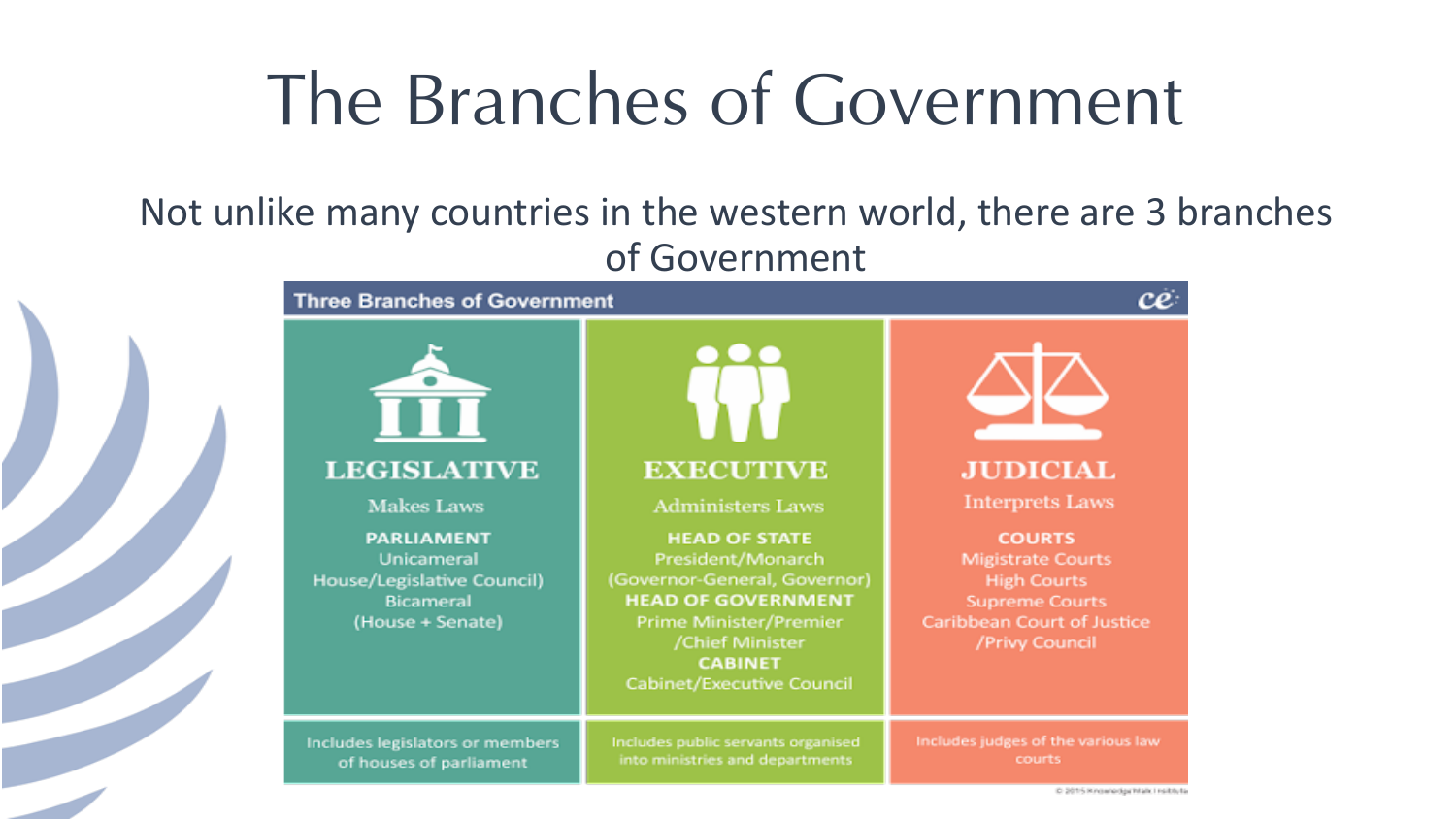#### The Branches of Government

- Executive Cabinet and the Public Service
	- Appointment of Cabinet Members
	- Authority and responsibility of Cabinet Ministers
	- Senators as Members of Cabinet
- Legislative Lower House and Upper House
	- Lower House elected
	- Upper House appointed
- Judicial Magistrates, Supreme Court, Court of Appeal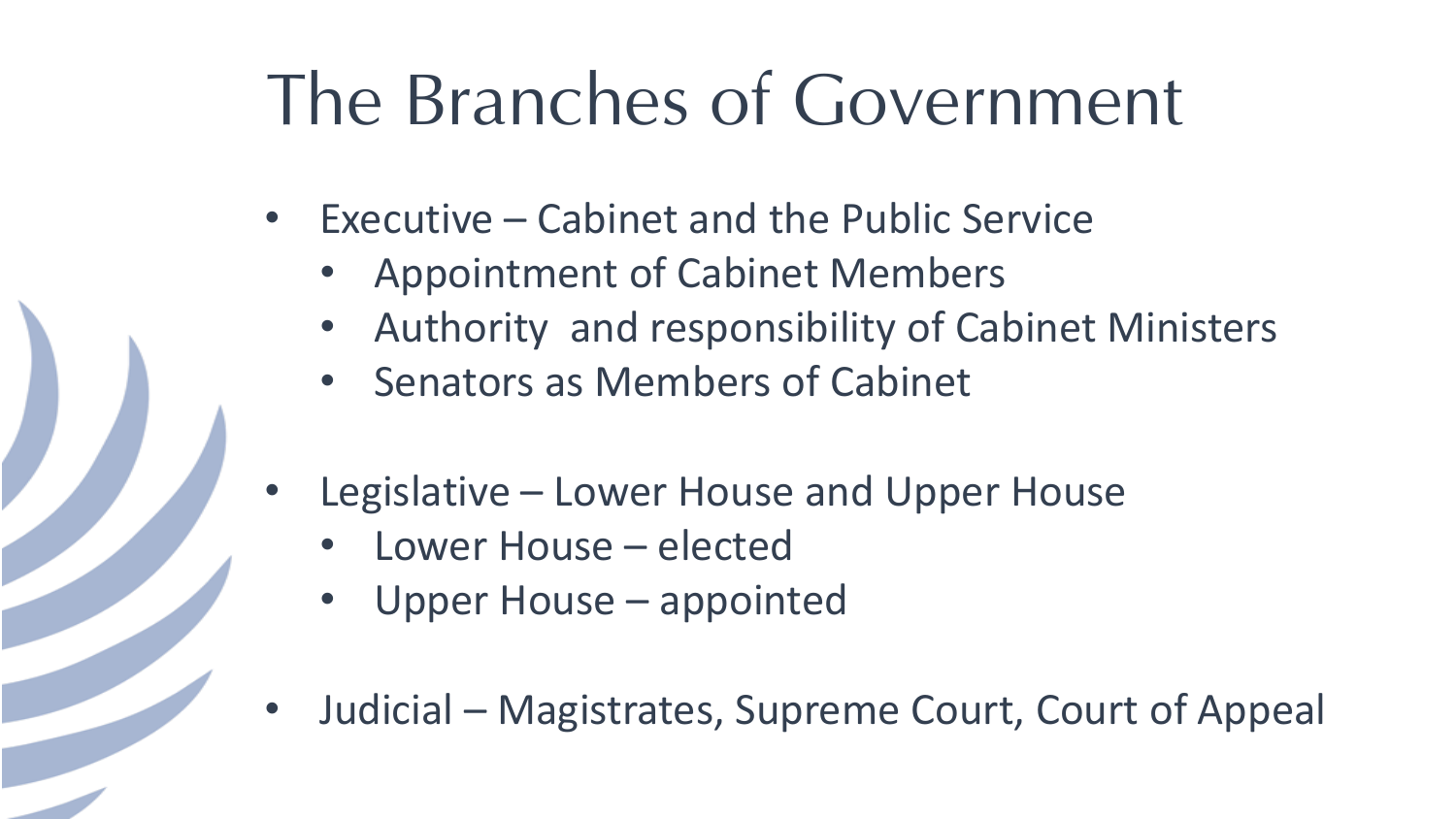

**Government and Public Policy Institute** 





# Women in Political Leadership

"Session 2b: Understanding Public Administration" Facilitator: Pandora Johnson Date: Tuesday, 31<sup>st</sup> August 2021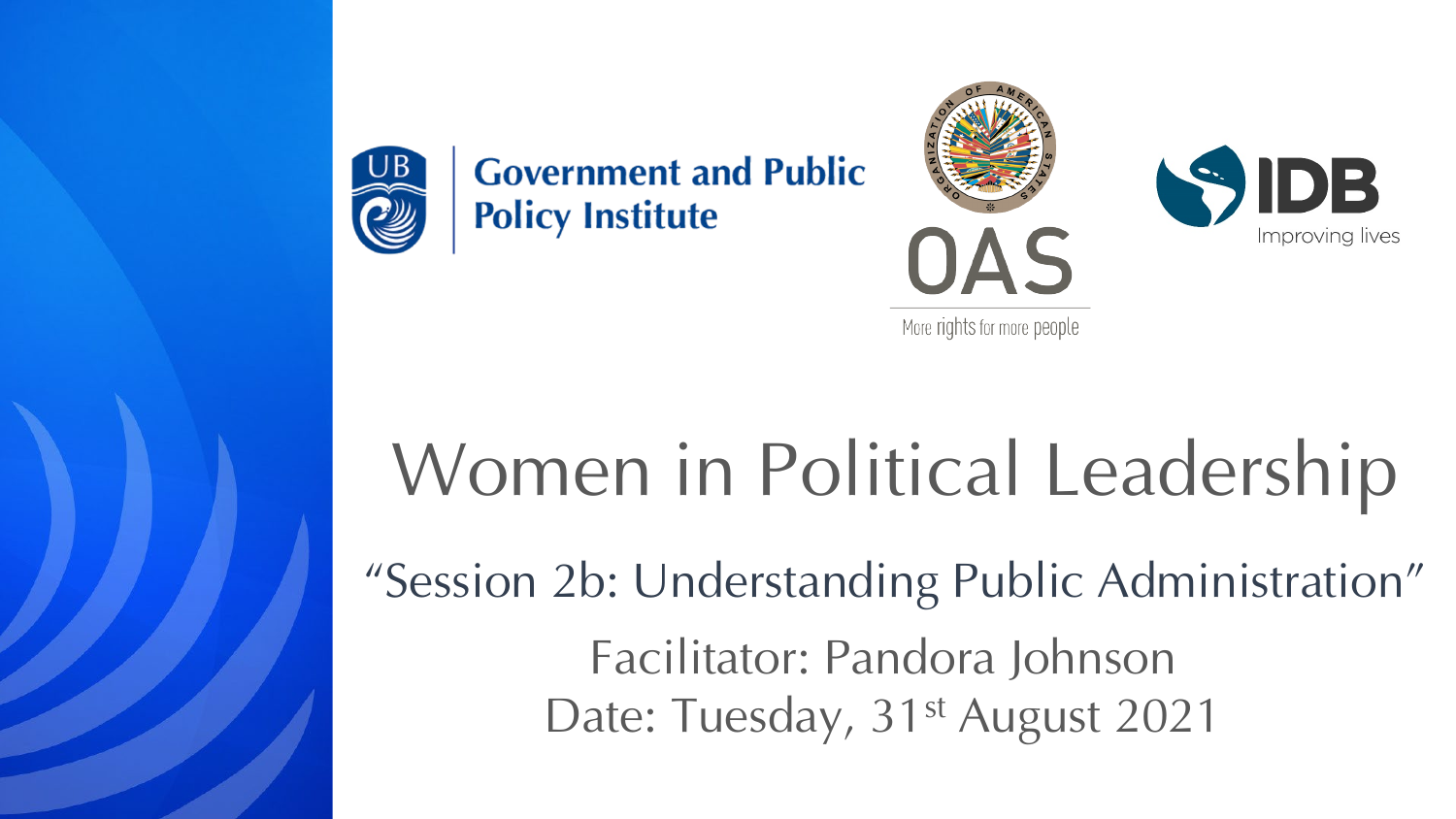#### Understanding Public Administration: Learning Outcomes

By the end of this discussion you should be able to:

- Define public administration;
- Understand the role of the Civil/Public Service in the implementation of public policy;
- Describe the Function of The Public Service Commission;
- Explain the Function of the Judicial and Legal Commission;
- Explain the Function of the Police Commission.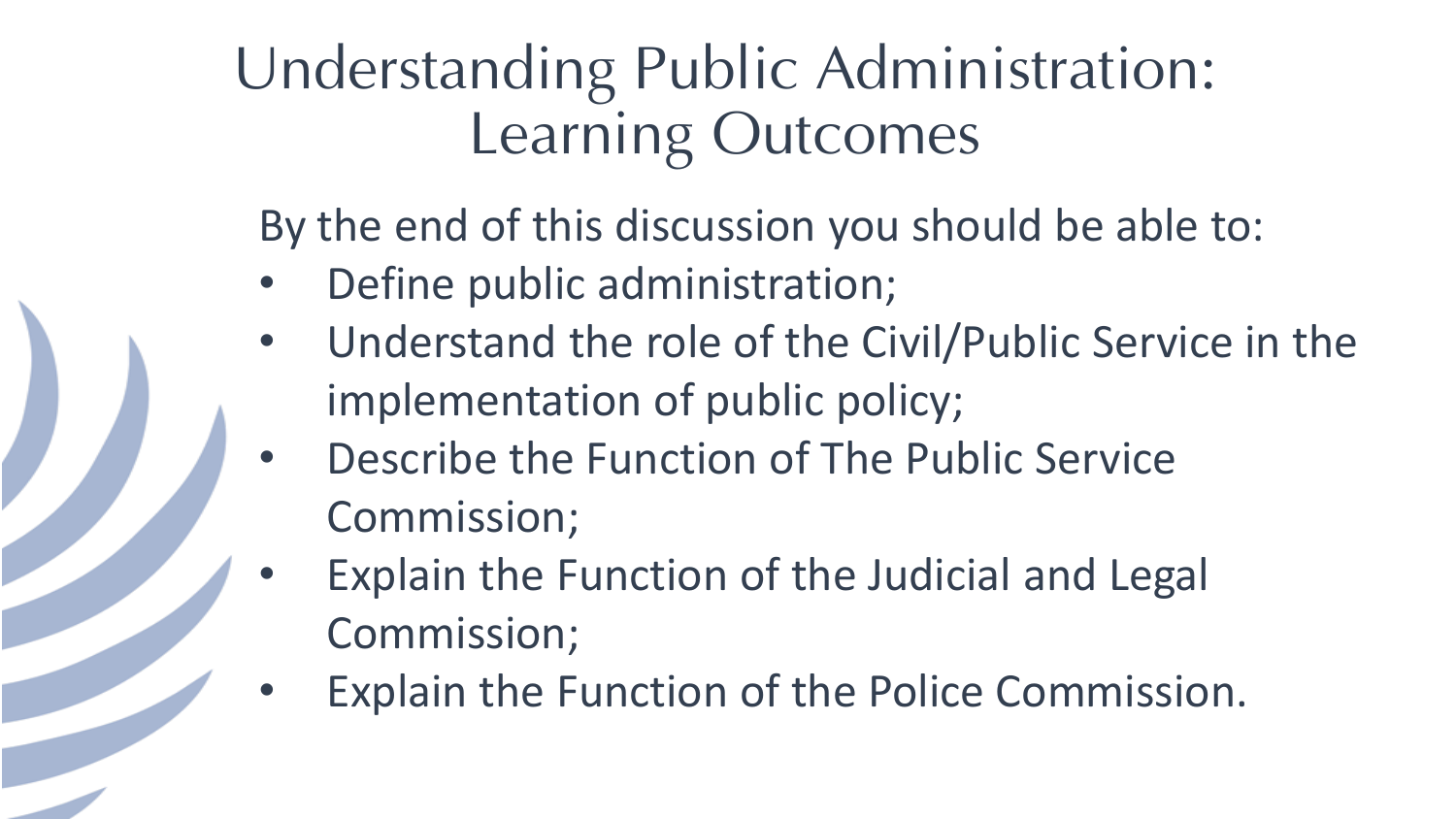





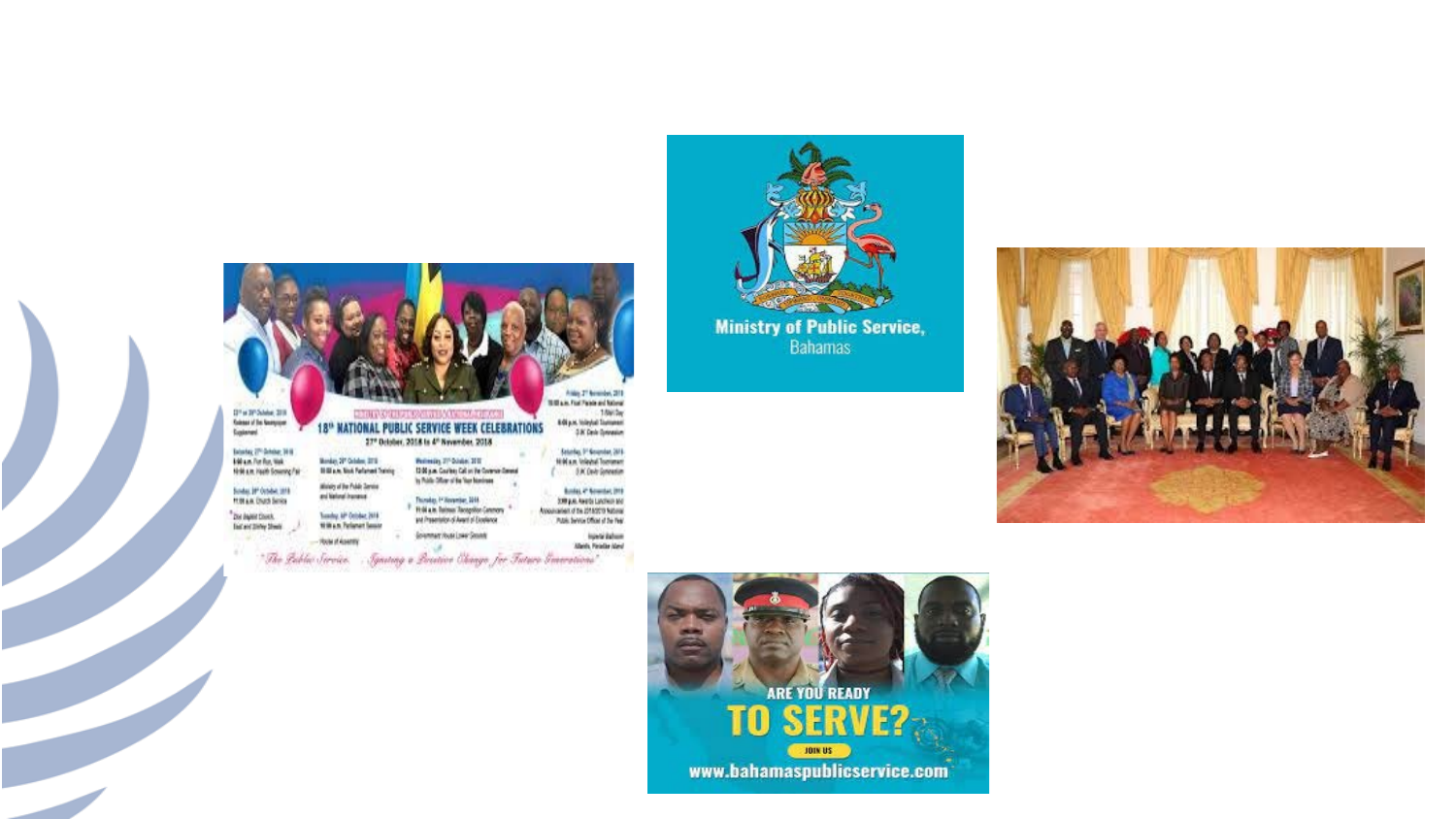#### Definitions of Public Administration

- Administration is determined action taken in pursuit of a conscious purpose. It is the systematic ordering of affairs and the calculated use of resources aimed at making those actions happen which one wants to happen (F.M. Marx Elements of Public Administration).
- Organizing and maintaining human and fiscal resources to attain a group's goals (Frederic K. Lane, Current Issues in Public Administration ).
- public administration consists of all those operations having for their purpose the fulfillment or enforcement of public policy.'(L. D. White, Introduction to the Study of Public Administration)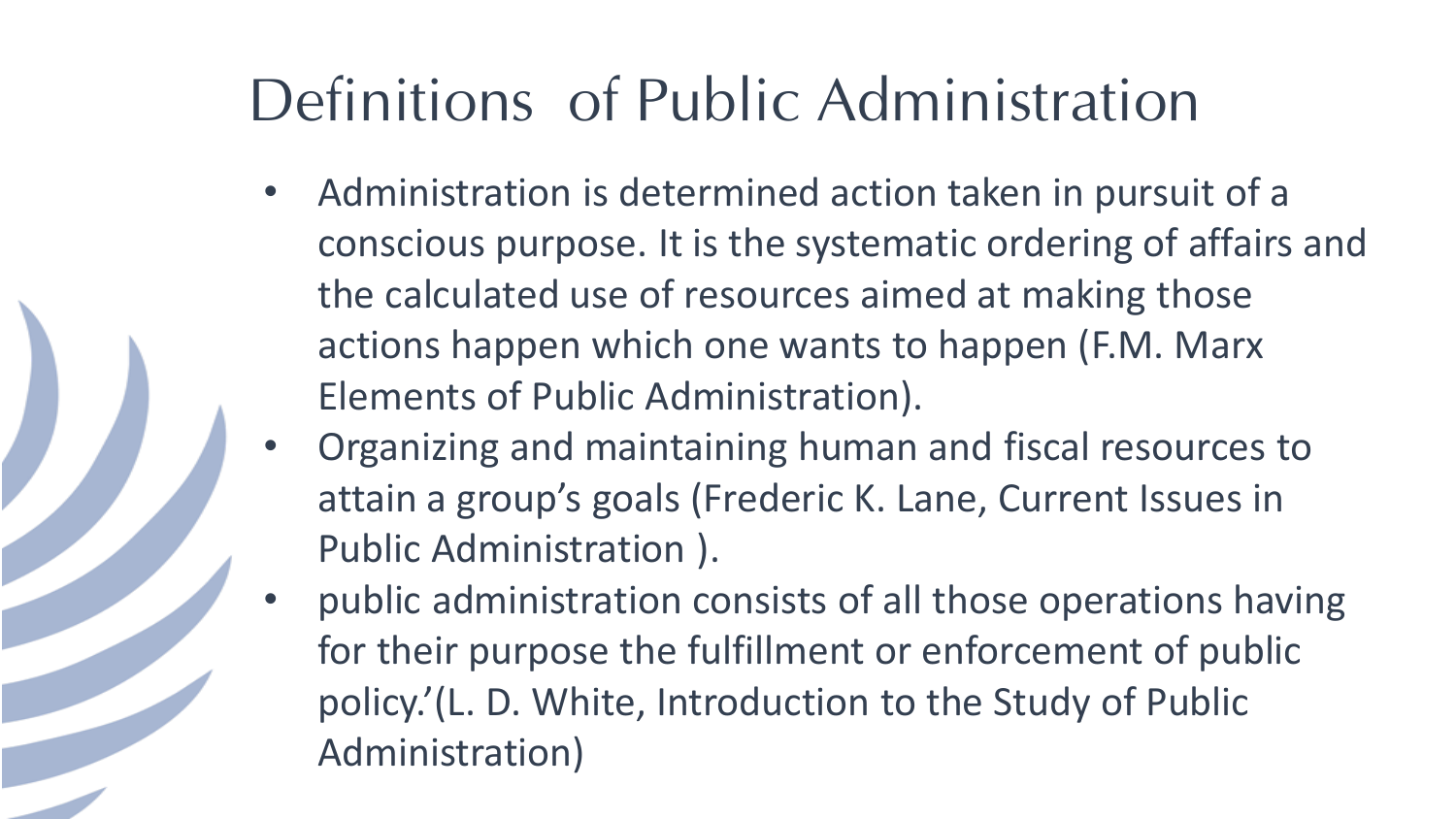### The Public Service

*A civil servant/public officer is one of a body of persons who are directly employed in the administration of the internal affairs of the state and whose role and status are not political, ministerial, military, or constabulary (Edward C Page)*

- Composition of the Public Service Permanent and Pensionable - establishment
- Structure of the Public Service Administrative vs technical Ministry vs Department
- Role of the Public Service in the formulation and implementation of public policy
- Civil servants as advisers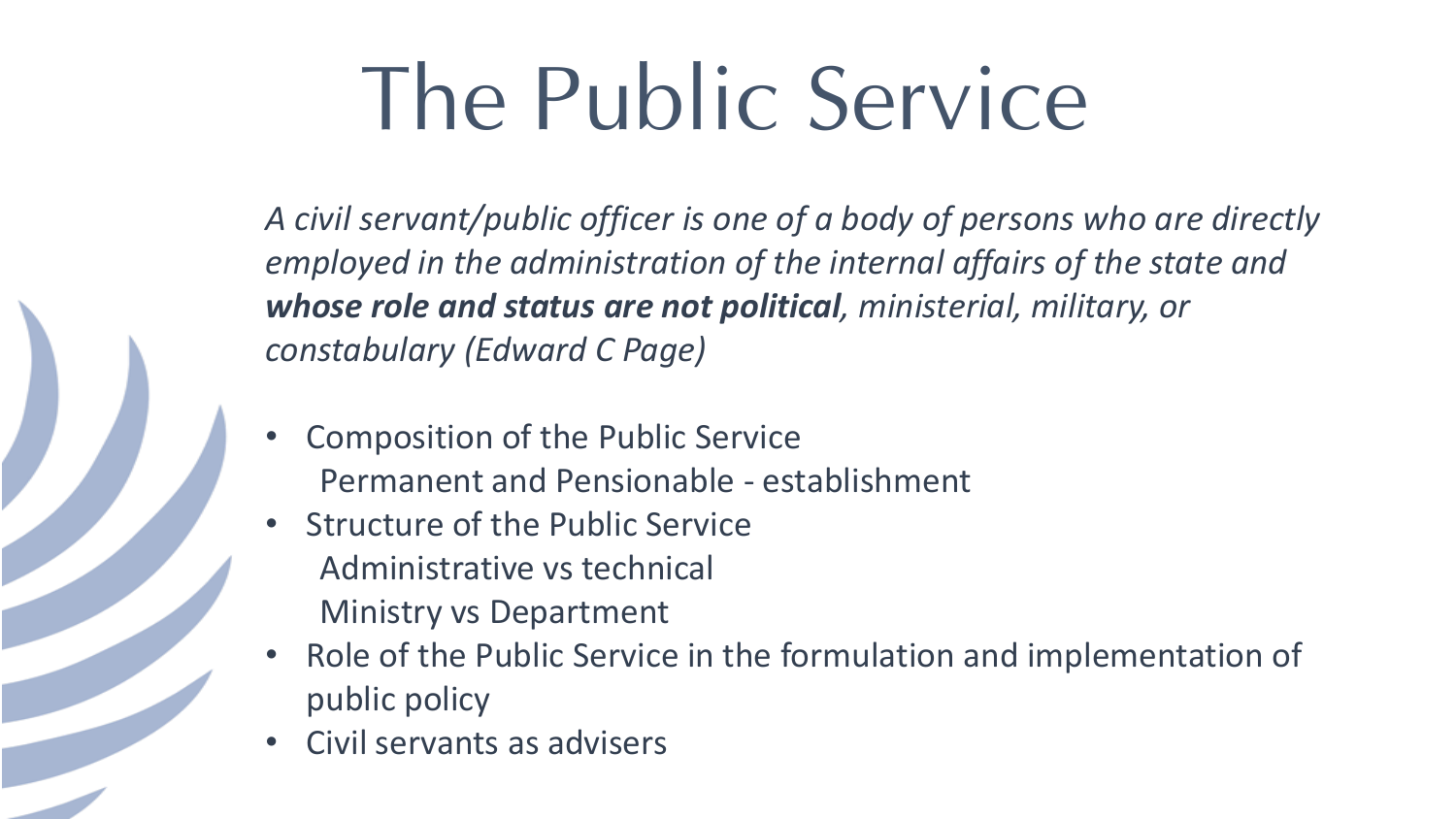#### The Public Service Commission

*Power to make appointments to public offices and to remove and to exercise disciplinary control over persons holding or acting in such offices is vested in the Governor-General, acting in accordance with the advice of the Public Service Commission*  (Constitution of The Commonwealth of The Bahamas)

- **Composition**
- Appointment of Commissioners
- Duration of Appointment
- Qualification for appointment
- Authority and Responsibility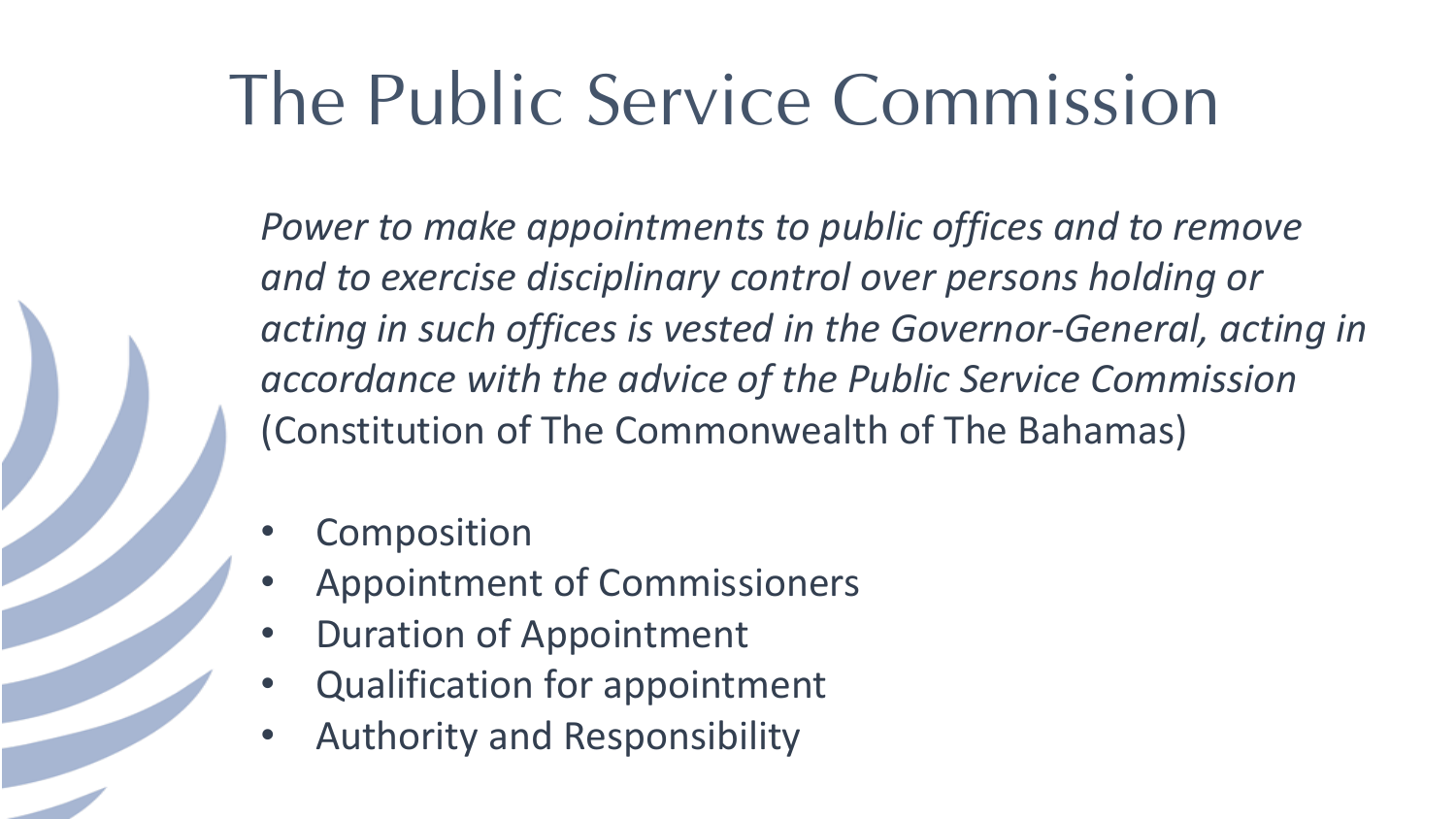The Judicial and Legal Service Commission

- Composition
- Qualification of Commissioners
- Appointment of Commissioners
	- Role of Prime Minister and Leader of the Opposition
- Authority and Responsibility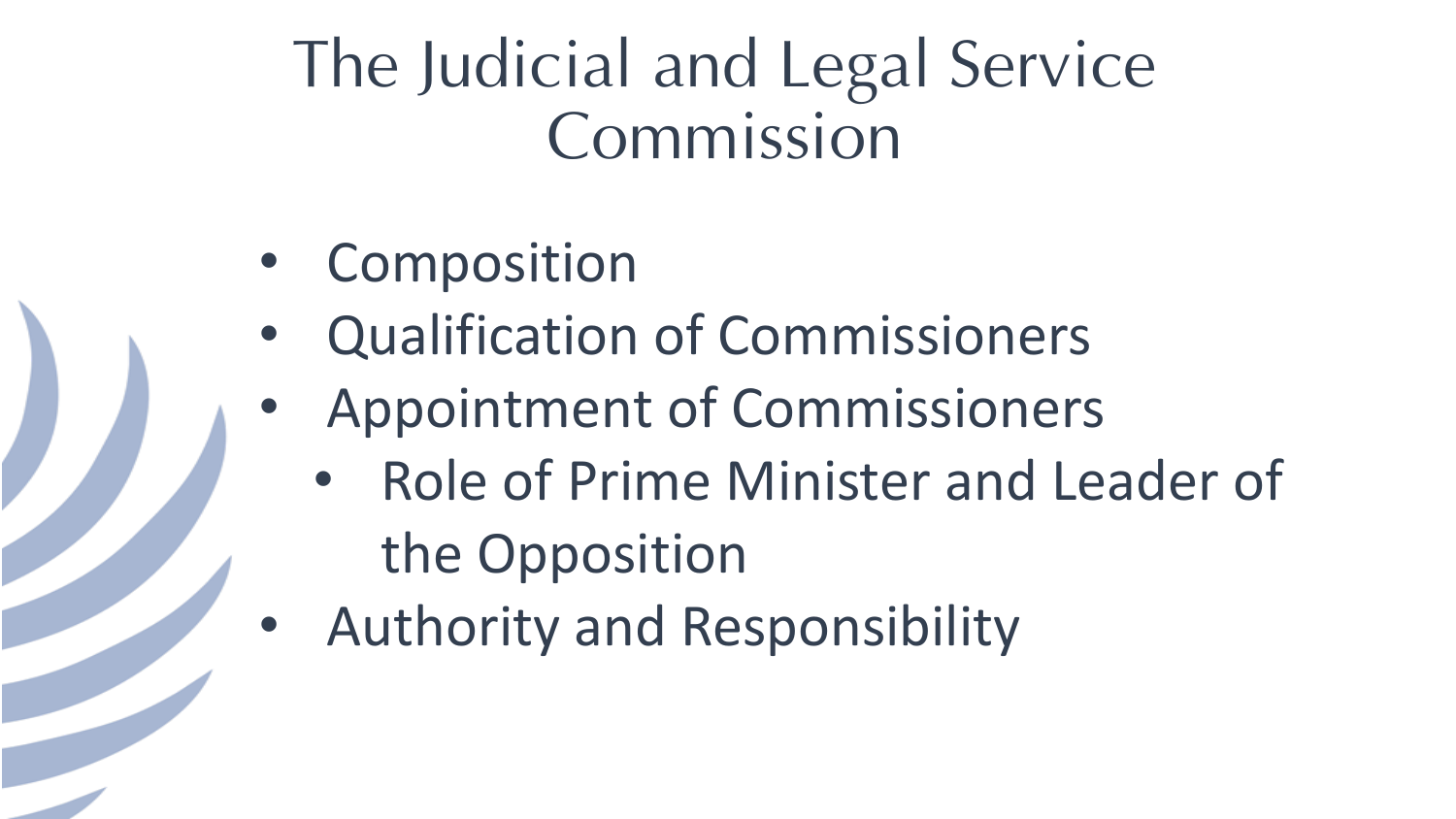#### The Police Service Commission

- Composition
- Qualification for Appointment
- Appointment of Commissioners
	- Role of Prime Minister and Leader of the Opposition
- Authority and Responsibility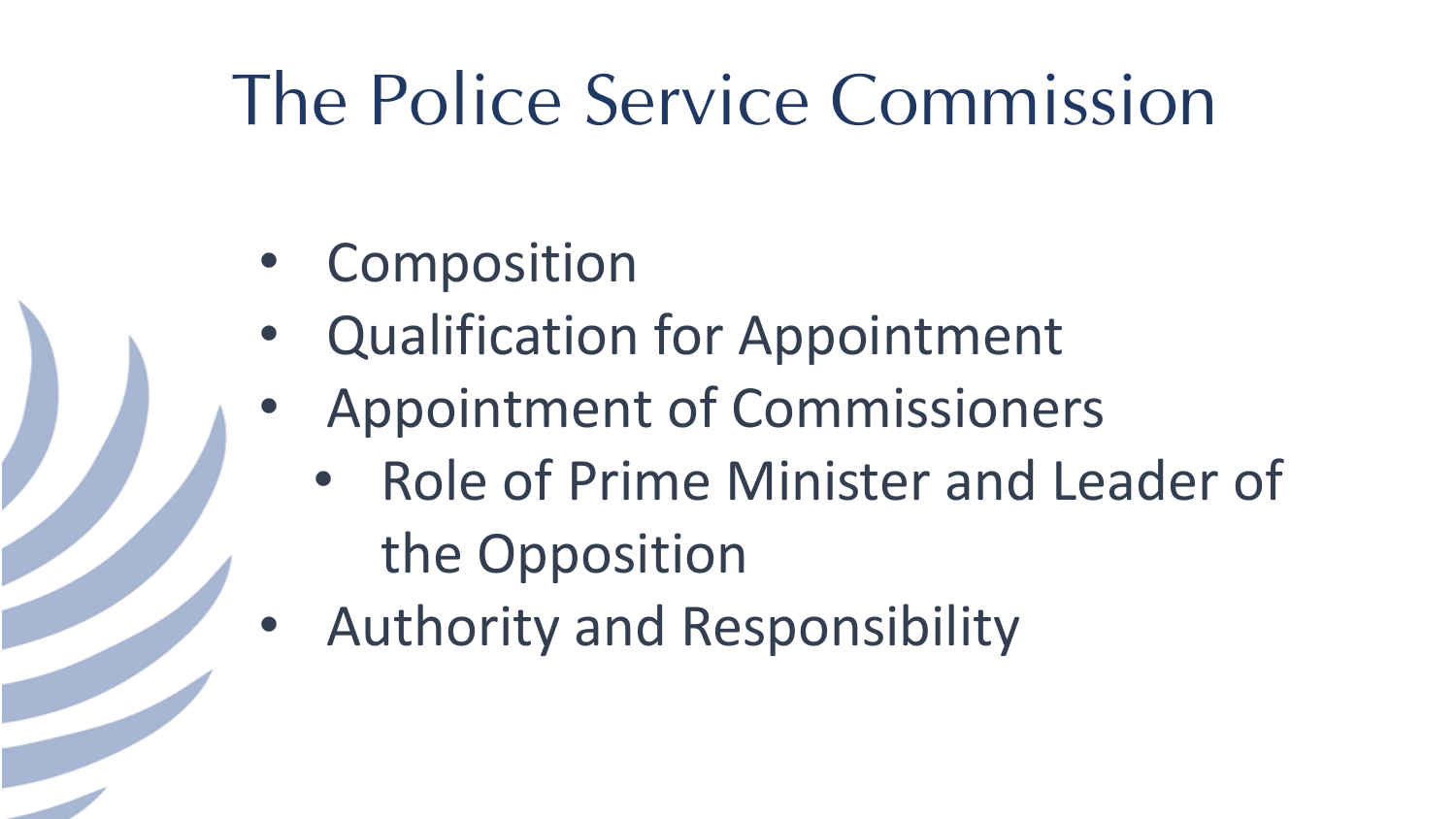

**Government and Public Policy Institute** 





More rights for more people

## Women in Political Leadership

"Session 2c: The Legislative Process in The Bahamas"

Facilitator: Pandora Johnson Date: Tuesday, 31<sup>st</sup> August 2021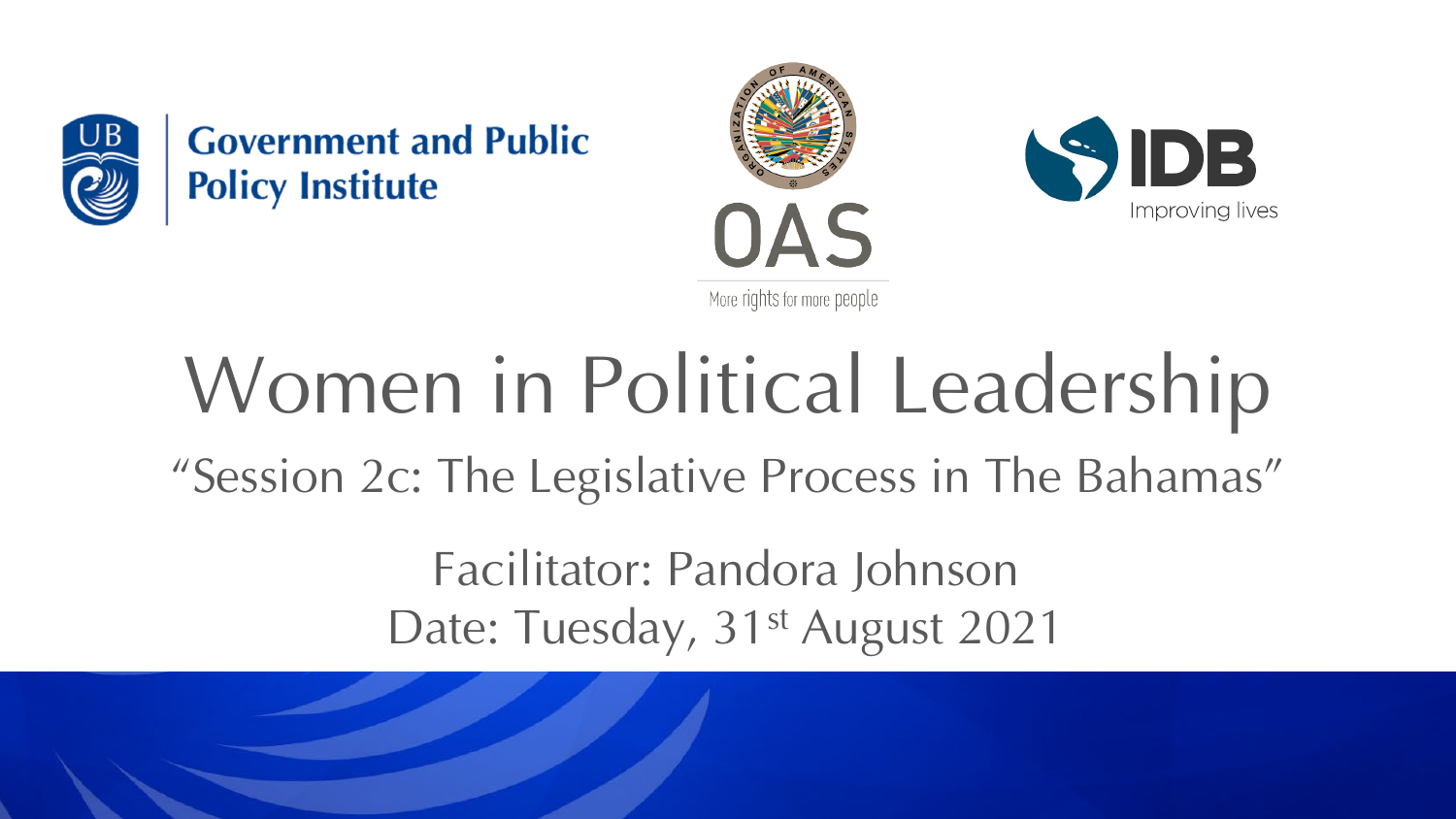The Legislative Process: Learning Outcomes

By the end of this session you should be able to:

- Understand how laws are made
- Describe the Legislative Process
- Discuss the role of Parliament in the Legislative Process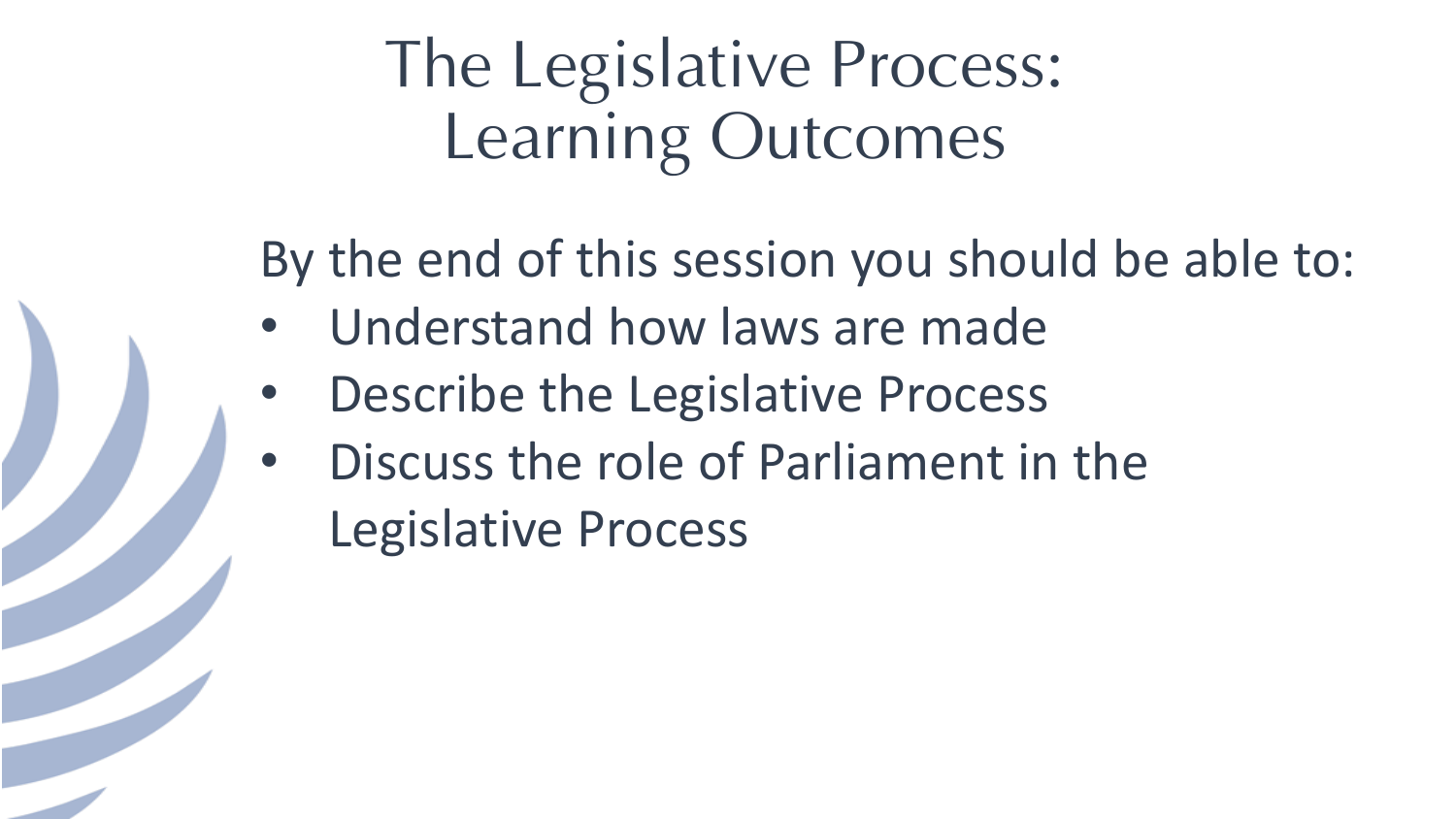





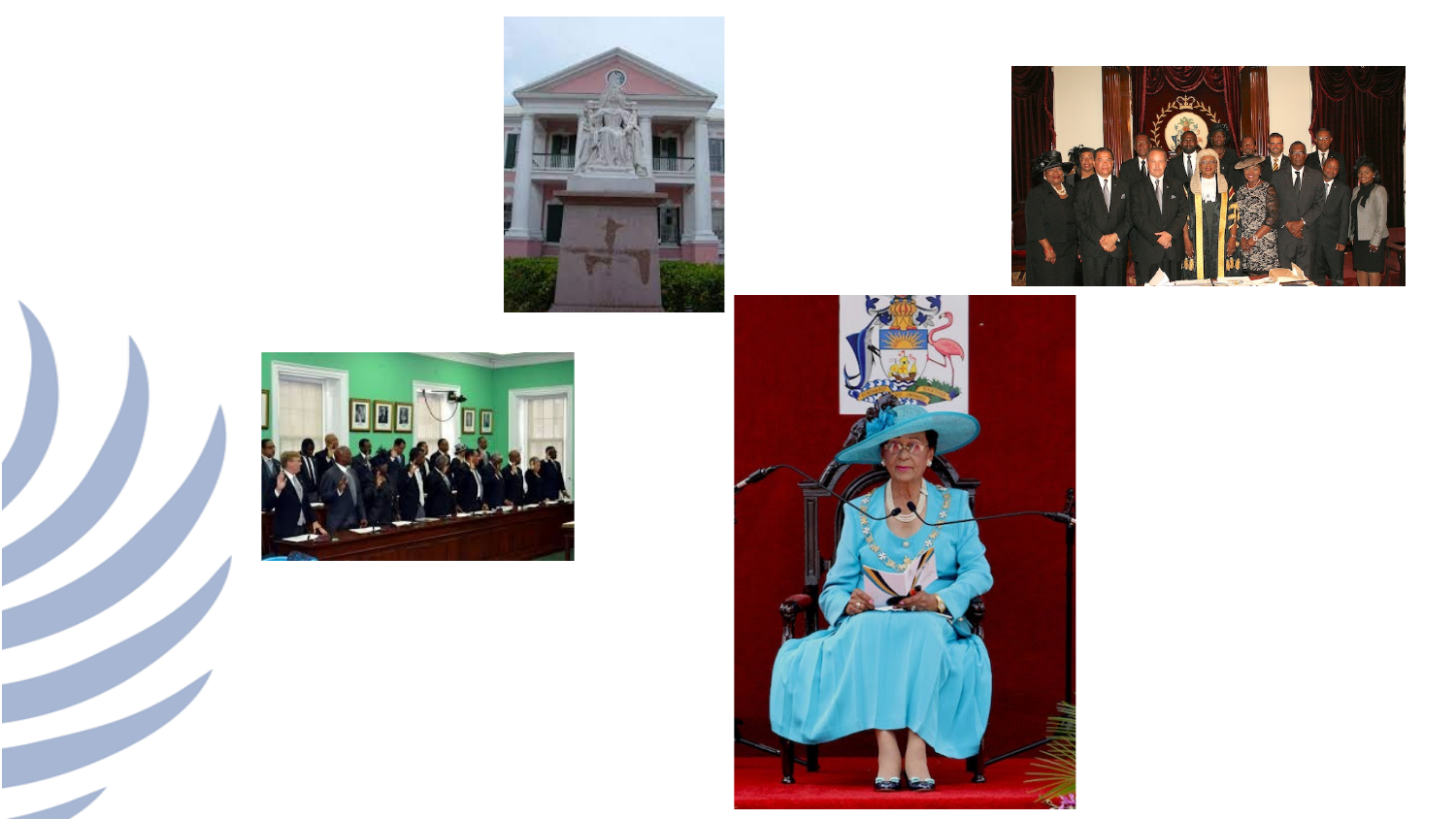#### The Role of Parliament in The Legislative Process

Parliament is empowered by Article 52(1) of the Constitution to make laws for the peace, order and good government of The Bahamas. The Constitution empowers Parliament to:

- determine the privileges, immunities, powers, and procedures of both the Senate and the House of Assembly;
- alter or amend any of the provisions of the Constitution;
- prescribe the officers who are to constitute the personal staff of the Governor-General;
- prescribe the number of Justices of the Supreme Court and Court of Appeal; and
- approve the Government's budget.
- Parliament maintains oversight of the Government's finances through the Public Accounts Committee. (The Constitution of The Bahamas)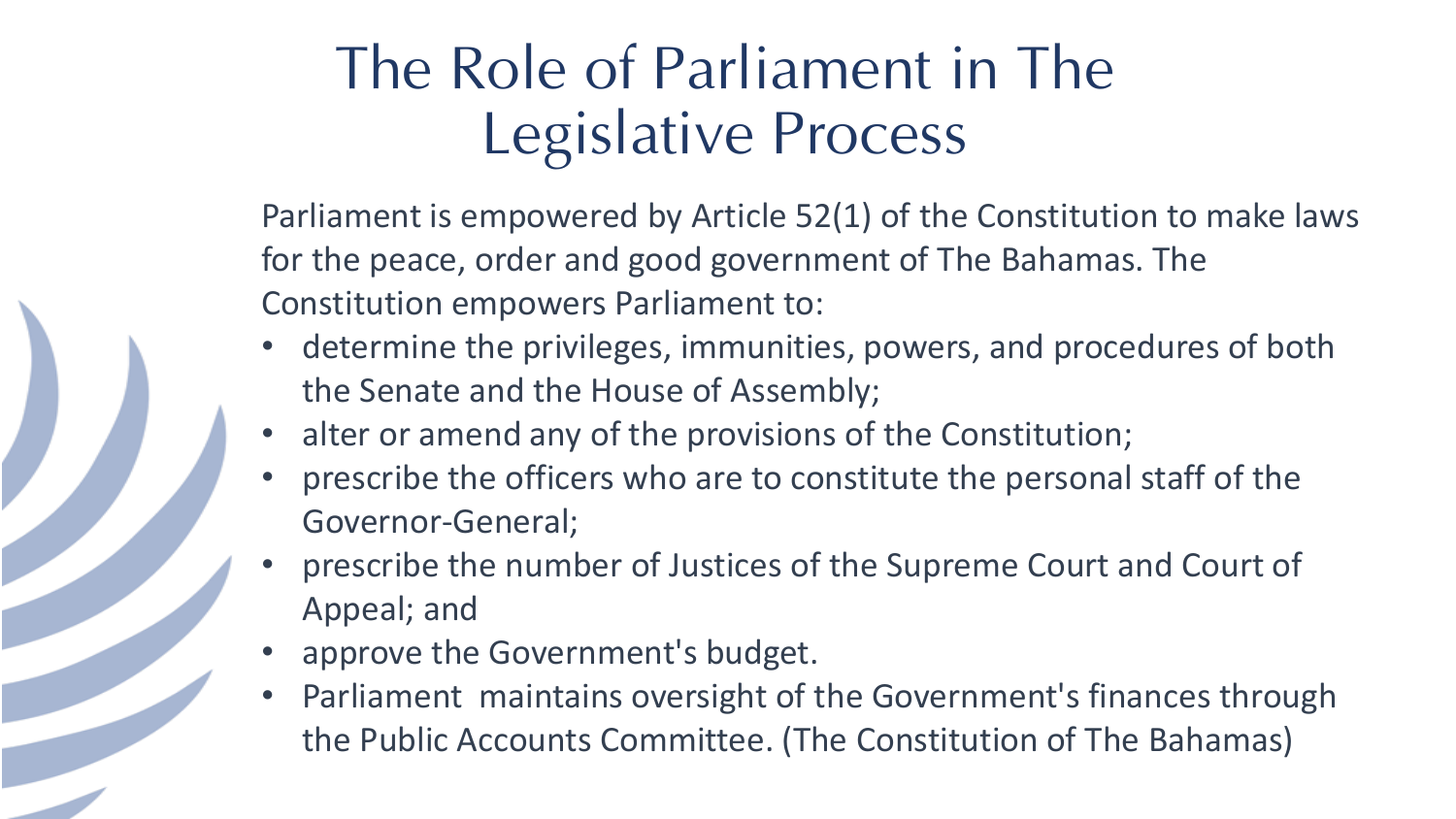## The Legislative Procedure

- Role of the Speaker
- Definition of a bill
- Who introduces the bill?
- Stages through which a bill passes and what happens at each stage
- Classification of bills
- Parts of a bill